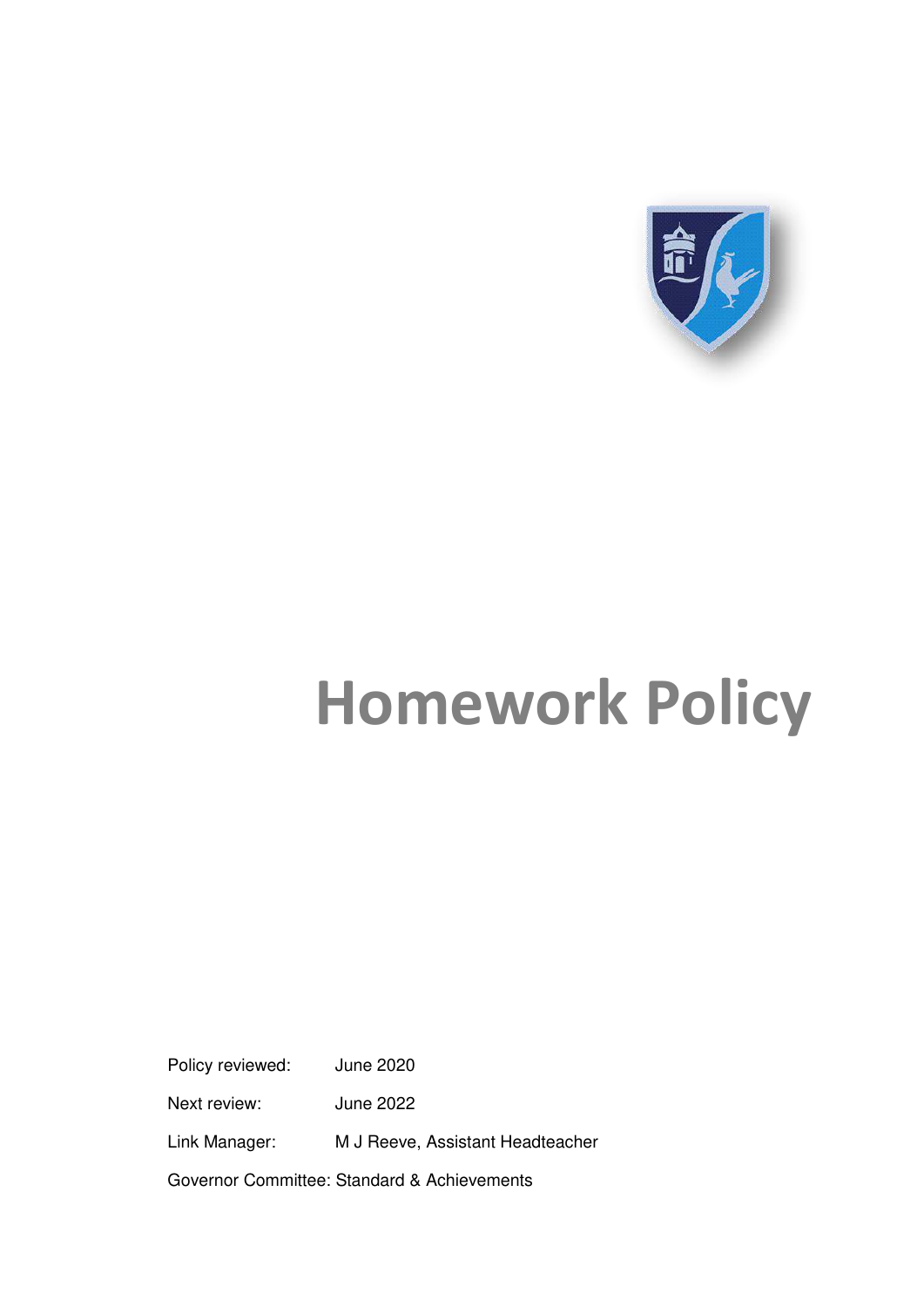## **Principle:**

The School sets homework as a valuable way of helping students to review work done in lessons and of providing reinforcement and consolidation of learning. It can also enrich and extend their learning and encourages organisation and discipline in order to meet deadlines and fulfil a learning responsibility. Homework should cater for a range of learning styles and provide students with tasks relevant to their needs and abilities. Class teachers will monitor the completion of homework to a good standard and, where appropriate, provide written or verbal feedback on homework tasks to put value on the task and help students to make progress. Parents/carers are required to access satchel:one/Show My Homework to monitor their child's workload and support them in meeting deadlines. Parents will help their child to understand the self-esteem term benefits of producing quality work and to make sure that there are suitable working conditions at home. The school will develop effective channels of communication with parents/carers so that they are empowered to support their child's development and the completion of their homework to the highest possible standard.

### **Purpose:**

- 
- To encourage students to learn independently so that they are equipped for lifelong learning<br>• To develop students' independent study skills, habits and self-discipline so that they are To develop students' independent study skills, habits and self-discipline so that they are empowered to excel in examinations
- To build students' confidence in their ability to memorise key information from the beginning of Year 7
- To enrich the learning process and reinforce work done in lessons
- To provide additional means whereby understanding can be assessed and learning gaps closed
- To inform parents/carers about what their children are learning and allow them to observe and monitor progress

#### **The school will:**

Support the following government recommendations:

|                    | Hours of homework per day             |  |
|--------------------|---------------------------------------|--|
| Years 7-8          | Up to 1                               |  |
| Year 9             | Up to $1 - 2$                         |  |
| <b>Years 10-11</b> | Up to $1\frac{1}{2}$ - $2\frac{1}{2}$ |  |

In delivering this, subject areas who benefit from the greatest amount of curriculum time are expected to set homework more frequently than those with less curriculum time. The approximate fortnightly rate is as follows:

| Years 7-11 | Maths, English, Science | 2 homework tasks per fortnight |
|------------|-------------------------|--------------------------------|
|            | All other subjects      | 1 homework task per fortnight  |